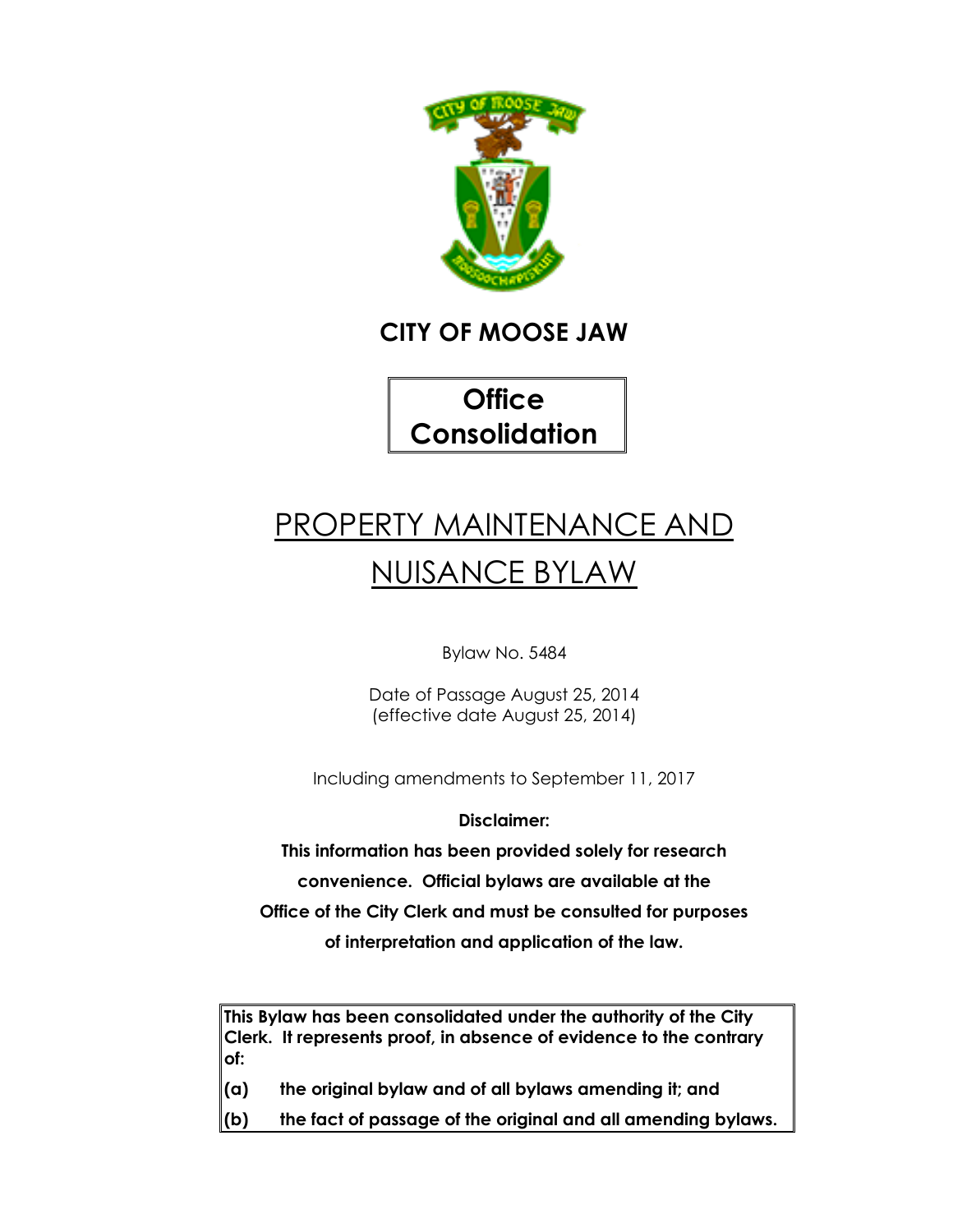AMENDMENTS DATE PASSED FORCE/EFFECT

Bylaw No. 5542 September 11, 2017 September 11, 2017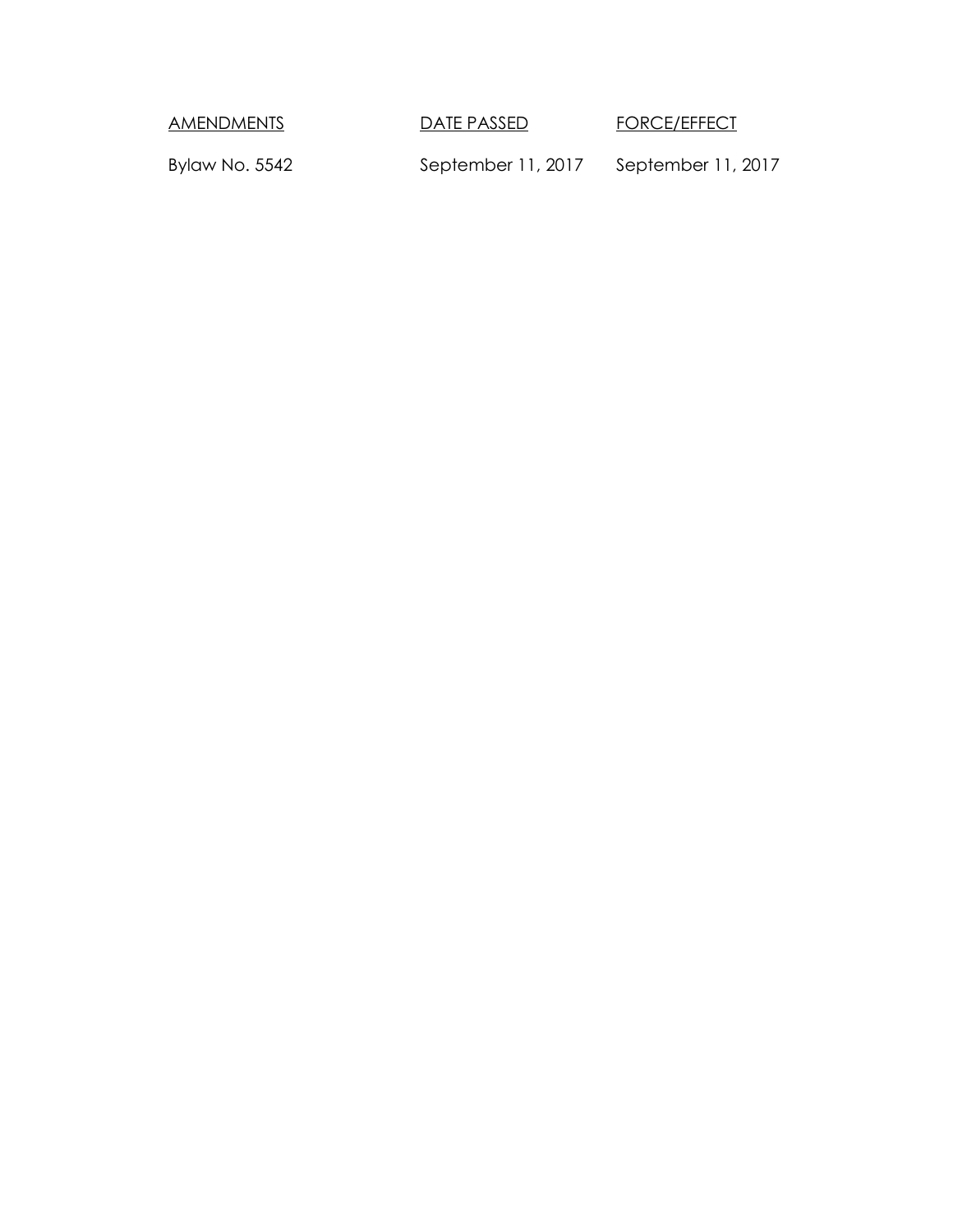#### **BYLAW NO. 5484**

#### **PROPERTY MAINTENANCE AND NUISANCE BYLAW**

**=============================================**

# THE COUNCIL OF THE CITY OF MOOSE JAW ENACTS AS FOLLOWS:

#### **PART I - INTERPRETATION**

#### **Short Title**

1 This Bylaw may be cited as the Property Maintenance & Nuisance Bylaw.

#### **Purpose**

2 Pursuant to Section 8 of *The Cities Act,* the purpose of this Bylaw is to:

- (a) establish minimum standards for the proper maintenance of Property in the City; and
- (b) provide for the abatement of nuisances caused by the condition of Properties in the City that:
	- (i) affect or may affect the safety, health and welfare of people in a neighbourhood;
	- (ii) affect or may affect the amenity of a neighbourhood; or
	- (iii) substantially depreciate the value of other land and improvements in the neighbourhood.

#### **Definitions**

- 3(1) In this Bylaw:
	- (a) "**Act**" means *The Cities Act*, SS 2002, c. C-11.1;
	- (a.i) **'barbed wire"** means a type of steel fencing wire constructed with sharp points arranged at intervals along the strand(s);

*(Bylaw No. 5542)*

(b) "**boarder**" means a person who rents sleeping accommodations which have no individual cooking facilities, and who may be furnished with meals or other services as part of the consideration, but who is not a member of the household occupying the principal dwelling unit and is not the proprietor of a boarding house or boarding apartment;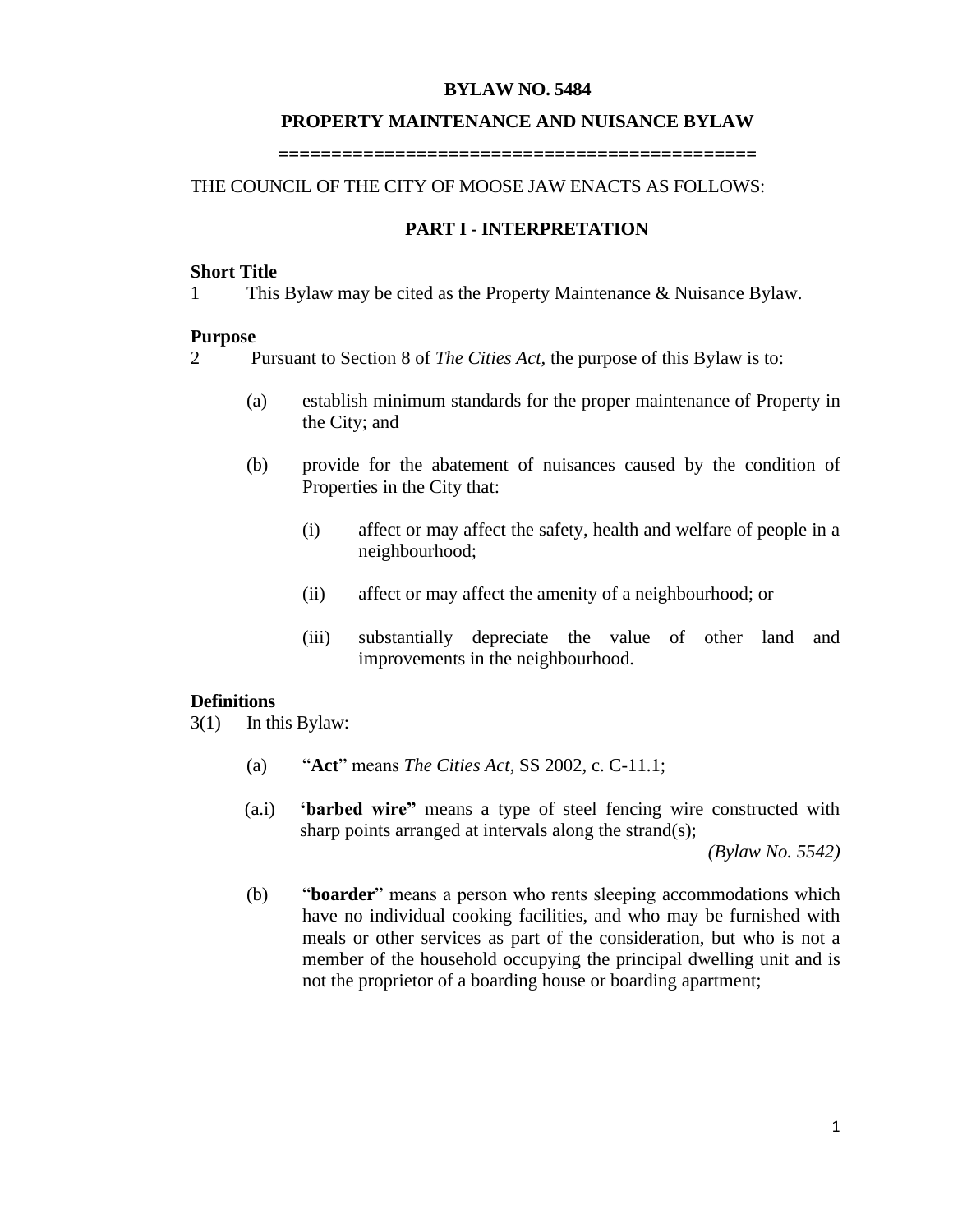- (c) "**boarding apartment**" means a building in which the proprietor supplies sleeping accommodations for more than fifteen (15) boarders, exclusive of the proprietor and the proprietor's household, and where meals and other services may be provided, and where no cooking facilities are present in any individual sleeping room or accommodations;
- (d) "**boarding house**" means a building in which the proprietor supplies sleeping accommodations for more than five (5) boarders, but not more than fifteen (15) boarders, exclusive of the proprietor and the proprietor's household, and where meals and other services may be provided, and where no cooking facilities are present in any individual sleeping room or accommodations;
- (e) "**building bylaw**" means the Bylaw of the City regulating the erection, alteration, repair, occupancy, maintenance or demolition of buildings and structures;
- (f) "**Bylaw Enforcement Officer**" means a person appointed by the City Manager to enforce this Bylaw, Sections 324 to 337 of the Act and the provisions of *The Planning and Development Act,* SS 2007, c P-13.2*;*
- (g) **"City"** means the City of Moose Jaw;
- (h) "**Committee**" means the Executive Committee of Council or the committee designated by Council to hear applications or appeals pursuant to this Bylaw;
- (i) **"Council"** means the Council of the City;
- (j) "**dwelling unit**" means a room or series of rooms that are operated as a household and used and intended to be used as a domicile for one or more persons, usually containing cooking, eating, living, sleeping and sanitary facilities;
- (k) "**graffiti**" means any markings, drawings, inscriptions, or writings, however made on a property or structure without the prior written consent of the owner;
- (l) "**junked vehicle**" means any automobile, tractor, truck, trailer or other vehicle that:
	- (i) has no current valid license plate attached to it; or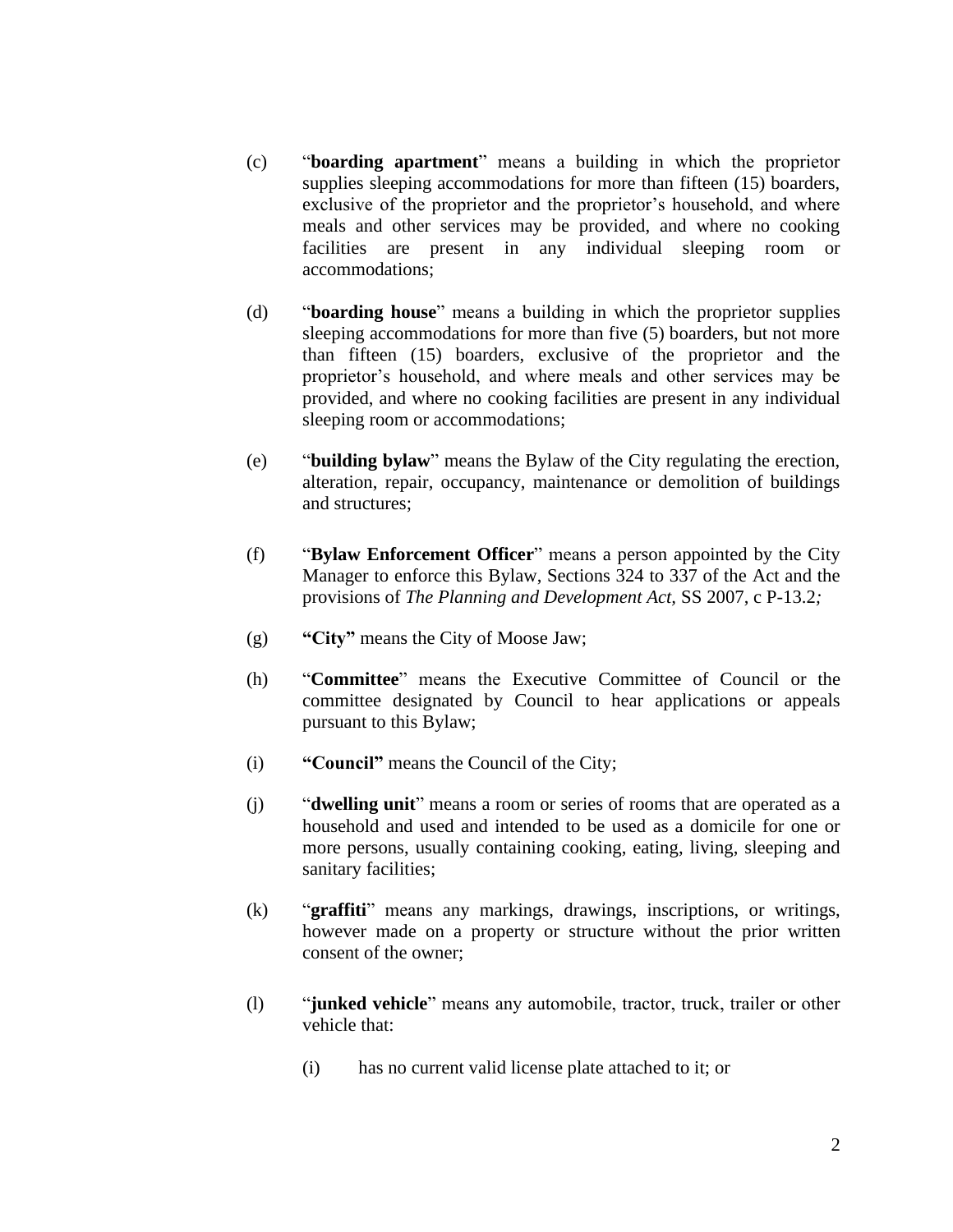- (ii) is in a rusted, wrecked, partially wrecked, dismantled or partially dismantled, inoperative or abandoned condition; and
- (iii) is located on private land, but:
	- (A) is not within a structure erected in accordance with any law respecting the erection of buildings or structure in the City;
	- (B) does not form part of a business enterprise lawfully being operated on that land;
- (m) **"minimum standards"** means the standards of maintenance and repair of buildings and structures in the City, which are set out in this Bylaw;
- (n) "**nuisance**" means a Property that:
	- (i) is in a condition that affects or may affect the amenity of a neighbourhood;
	- (ii) is dangerous to the public safety or health; or
	- (iii) substantially depreciates the value of other land or improvements in the vicinity;

which Property:

- (iv) has a junked vehicle located on it;
- (v) is untidy or unsightly;
- (vi) is overgrown with grass or weeds;
- (vii) is fully or partially deteriorated, decayed or in disrepair;
- (viii) is of faulty construction;
- (ix) is an unoccupied building that is damaged and dangerous to public safety;
- (x) does not comply with the minimum standards;
- (xi) has an open excavation located on it;
	- (xii) that has been placarded for more than 12 months; or
	- (xiii) is marked with graffiti;
- (o) "**order**" means an order made pursuant to Section 328 of the Act and Section 68 of this Bylaw;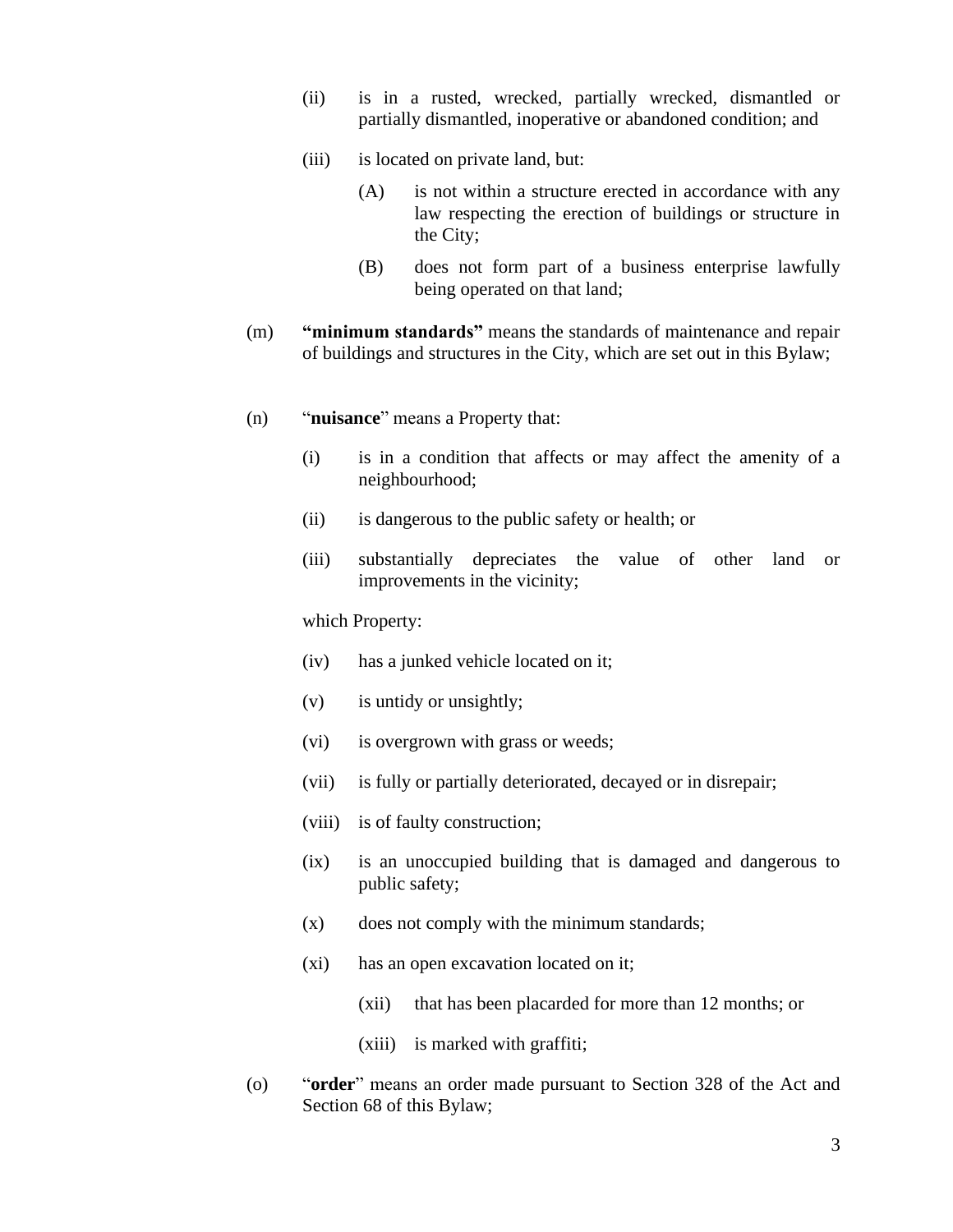- (p) "**owner**" means the owner and/or occupant as defined in the Act;
- (q) "**PDAct**" means *The Planning and Development Act,* SS 2007, c. P-13.2;
- (r) "**property"** means land or improvements, or both;
- (r.1) **"razor wire"** means a mesh of metal strips with sharp edges whose purpose is to prevent passage by humans;

*(Bylaw No. 5542)*

- (s) "**service room**" means a room provided in a building to contain equipment associated with building service. Examples of service rooms include, but are not limited to, boiler rooms, furnace rooms, incinerator rooms, garbage handling rooms and rooms to accommodate airconditioning or heating appliances, pumps, compressors and electrical equipment. Rooms such as elevator machine rooms and common laundry rooms are not considered to be service rooms;
- (t) "**structure**" means any building, garage, fence, scaffolding, trailer, mobile home, portable shack, garbage container, shed or like improvements;
- (u) "**untidy or unsightly**" means being in a unkempt, disordered, messy, neglected, cluttered or unclean condition; deficient in order or neatness; unpleasant to look at or aesthetically objectionable;
- (v) "**vermin**" means noxious or objectionable animals, especially those of small size that appear commonly and are difficult to control, including, but not limited to, flies, cockroaches, mice, rats and pigeons; and
- (w) "**zoning bylaw**" means Bylaw No. 5346, the Zoning Bylaw of the City of Moose Jaw and amendments thereto.
- (2) Council designates the authority to appoint Bylaw Enforcement Officers for the purposes of this Bylaw to the City Manager.
- (3) Unless otherwise specified, the terms in this Bylaw have the meaning set out in the Act or the PDAct.

#### **Responsibility**

4 Unless otherwise specified, the owner of a property, including land, buildings and structures, shall be responsible for carrying out the provisions of this Bylaw.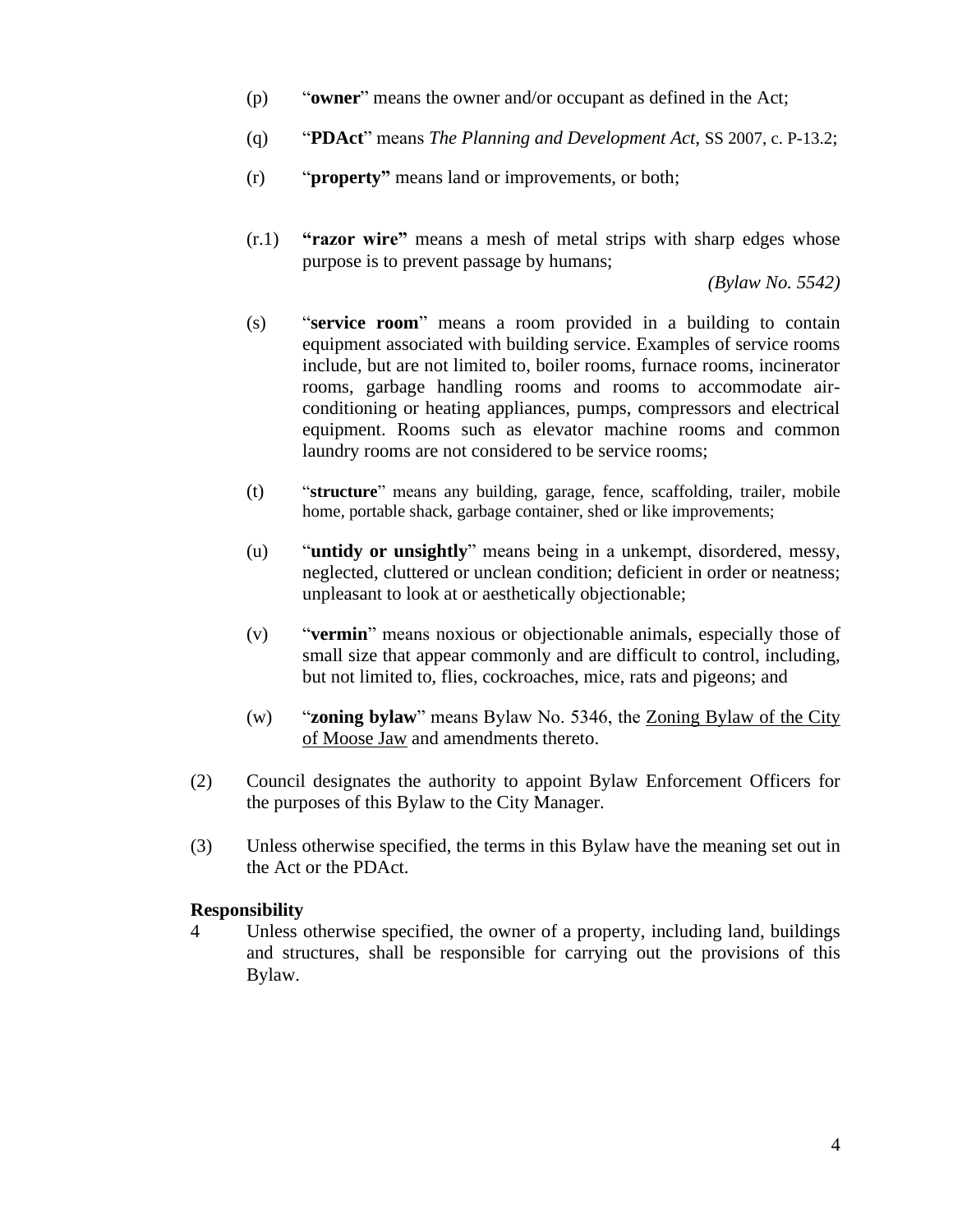# **PART II – NUISANCES**

#### **Nuisances Prohibited Generally**

5 No person shall cause or permit any property, whether occupied or not, to become, or continue to be a nuisance.

#### **Order to Remedy**

6 If an Inspector, as defined herein at Section 63, is of the opinion that a nuisance exists on a property, the Inspector may issue an order to remedy the nuisance.

#### **Dilapidated Buildings**

- 7 No owner shall cause or permit a building or structure to deteriorate into a ruinous or dilapidated state such that the building or structure:
	- (1) is dangerous to the public's safety;
	- (2) substantially depreciates the value of other land or improvements in the neighbourhood; or
	- (3) is substantially detrimental to the amenities of the neighbourhood.

#### **Unoccupied Buildings**

8 No owner shall cause or permit an unoccupied building to become damaged or to deteriorate into a state of disrepair such that the building is an imminent danger to public safety.

#### **Overgrown Grass and Weeds**

- 9(1) No owner shall cause or permit a property to be overgrown with grass or weeds.
	- (2) For the purpose of this section "overgrown" means fallen, matted or not consistent with the amenity of the neighbourhood.
	- (3) For the purpose of this section "weeds" shall mean "noxious weed" or "nuisance weed" as defined *The Weed Control Act*, SS 2010, c.W-11.1.
	- (4) This section shall not apply to any growth which forms part of a natural garden that has been deliberately planted to produce ground cover, including one or more species of wildflowers, shrubs, perennials, grasses or combinations of them, whether native or non-native, consistent with a managed and natural landscape other than regularly mown grass.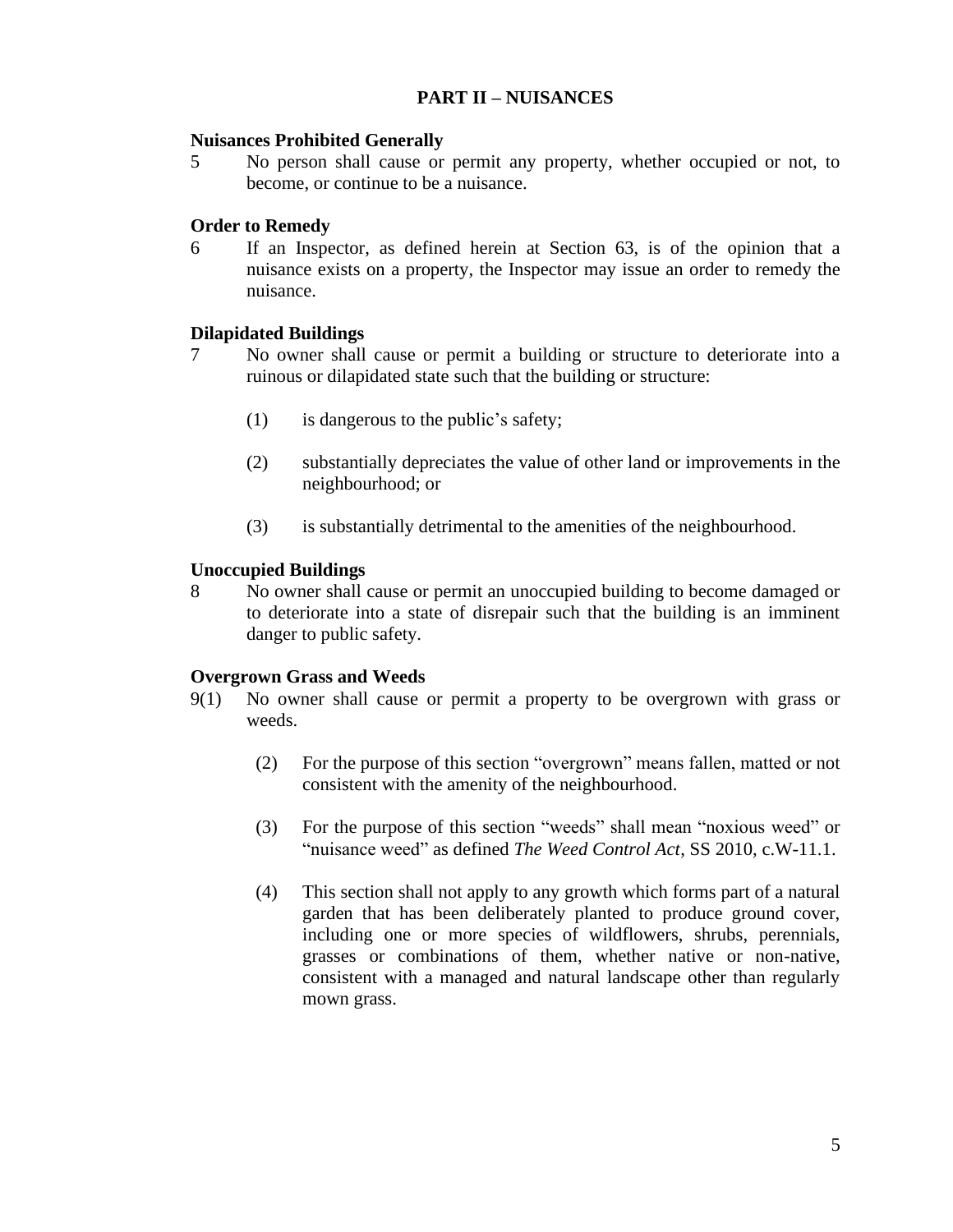#### **Untidy and Unsightly Property (Accumulation of Materials)**

10(1) No owner or occupier of a property shall allow the accumulation of:

- (a) any material that creates unpleasant odors;
- (b) any material likely to attract vermin; or
- (c) animal remains, parts of animal remains, or animal feces.
- (2) No owner of a property shall allow the open or exposed storage on the property of any industrial fluid, including engine oil, brake fluid or antifreeze.
- (3) No owner of a property shall allow the following to accumulate on that property so as cause a nuisance:
	- (a) loose garbage;
	- (b) graffiti;
	- (c) lumber, cardboard, paper, or newspapers;
	- (d) bottles, cans, barrels, boxes or packaging materials;
	- (e) household furniture, appliances or other household goods;
	- (f) yard or garden implements;
	- (g) automobile parts, including tires;
	- (h) scrap metal;
	- (i) parts of or disassembled machinery or equipment; and
	- (j) yard waste, including grass, tree and hedge cuttings, but

excluding ground cover and the contents of a composting pile.

- (4) No owner of property shall allow the accumulation of building materials, whether new or used, unless that owner or occupier can establish that a construction or renovation project is being carried out on the property and that:
	- (a) the project has begun or the beginning of work is imminent;
	- (b) the materials found on the property relate to the project taking place and is in a quantity reasonable to complete the project;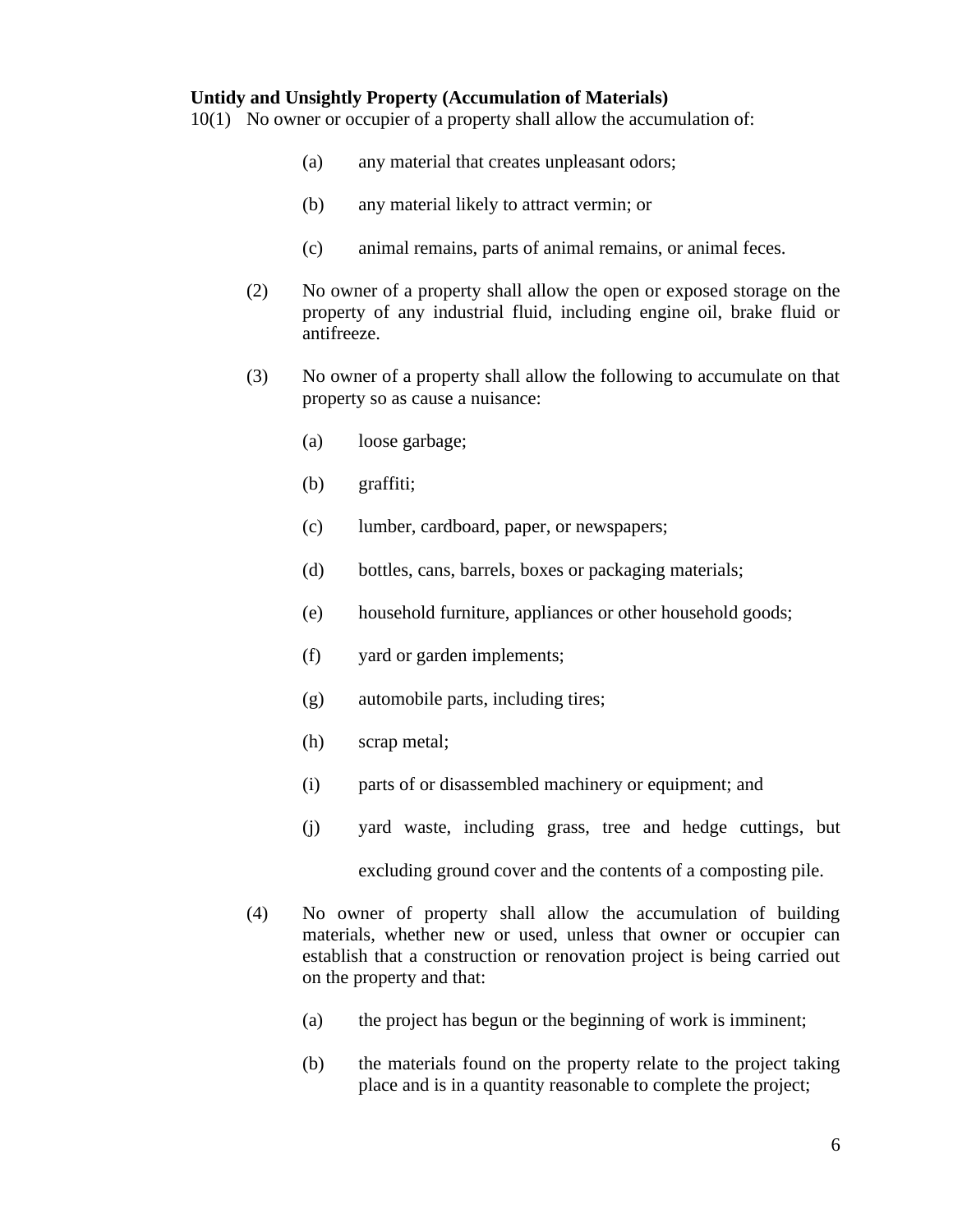- (c) the work on the project has not been suspended for a period in excess of 60 days; and
- (d) the project has a finite completion date.
- (5) An owner shall ensure that all building material stored on a property that is not in contravention of subsection (4) or the zoning bylaw is:
	- (a) elevated at least 15 centimetres off the ground;
	- (b) stacked at least 3 metres from the exterior walls of any building and at least 1 metre from the property line;
	- (c) stacked and stored in an orderly manner; and
	- (d) clean of any excess building materials from any construction or renovation project within 10 days of the completion of the work.

# **Refrigerator/Freezer**

- 11(1) Subject to subsection (2), no owner shall store a refrigerator, freezer or similar appliance outside without first removing the hinges, latches, lid and doors of such appliance.
	- (2) An appliance described in subsection (1) may be stored outside with its hinges, latches, lid and doors intact if it is maintained in good appearance and operable condition and remains locked at all times with a padlock and key or similar device.

# **Light**

12 No owner of a property shall cause or allow any light fixture attached to that property or illuminated signage to shine directly into the living or sleeping areas of an adjacent dwelling house or to cause a nuisance to an adjacent property.

# **Graffiti**

13 No person shall permit graffiti to remain on any building or structure on property owned by that person.

# **Burning Materials**

14 No person shall permit the burning of materials on or in any property that produces an odour so as to cause a nuisance. Fire places, including outdoor fireplaces, used or intended to be used for burning fuels in open fires shall only have clean, dry wood burnt in these appliances.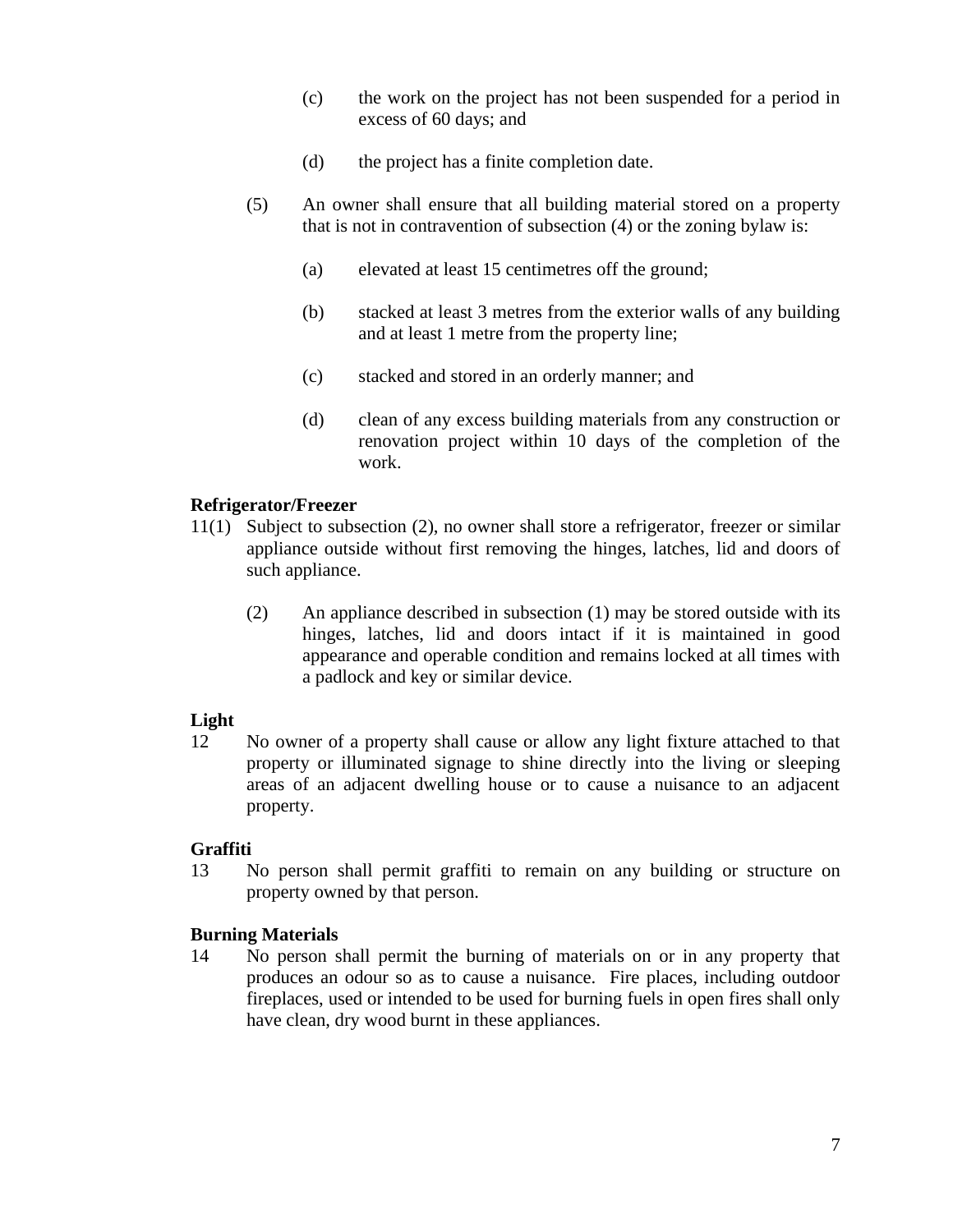# **PART III - PROPERTY MAINTENANCE**

# **Application**

15 This Part applies to all property located within the City.

# **Duty to Maintain**

- 16(1) All property, including land, buildings and structures, shall be maintained in accordance with the minimum standards prescribed in this Part.
	- (2) No person shall cause or permit the occupancy or use of any property, including land, buildings or structures that do not conform to the minimum standards.
	- (3) Notwithstanding Section 4, every occupant of a property, including land, buildings and structures, shall:
		- (a) keep in a clean and sanitary condition that part of the property which the occupant occupies or controls;
		- (b) maintain exits to the exterior of the building in a safe and unobstructed condition;
		- (c) dispose of garbage and keep the property free from rubbish and other debris which might constitute fire, health or safety hazards; and
		- (d) keep any owned or supplied fixtures clean and sanitary and exercise reasonable care in their proper use and operation.

# **Division 1 – Yard and Accessory Building Maintenance**

# **Maintenance of Yards**

17(1) A yard shall be kept free and clean from:

- (a) garbage and junk;
- (b) junked vehicles and dismantled machinery as described in the zoning bylaw;
- (c) excessive growth of weeds or grass;
- (d) an infestation of rodents, vermin or insects;
- (e) dead or hazardous trees; and
- (f) sharp or dangerous materials.
- (2) A yard shall be graded in such a manner so as to prevent;
	- (a) excessive pooling of water;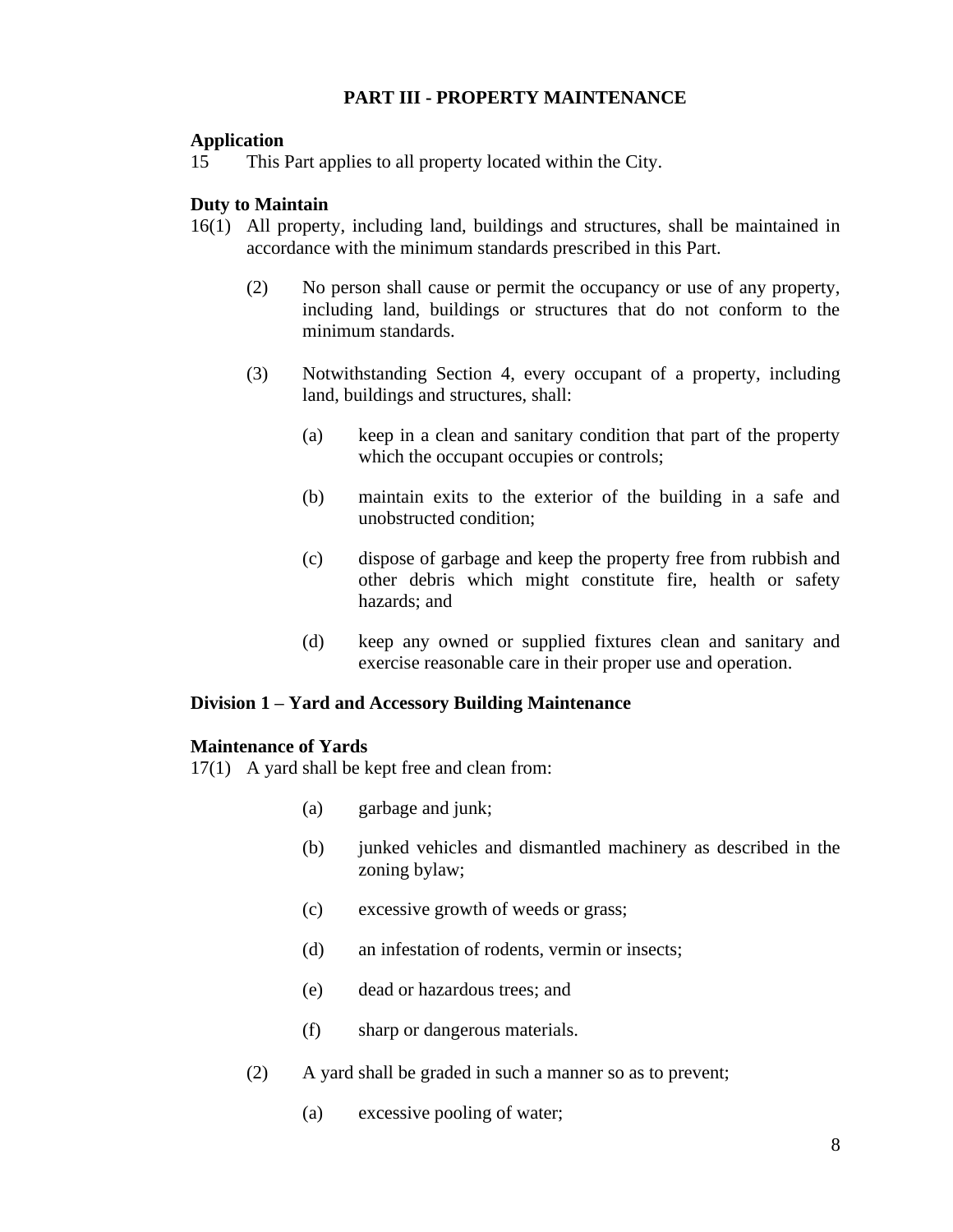- (b) excessive amounts of moisture accumulating near buildings or structures; and
- (c) any accumulation of moisture that may adversely affect any neighbouring property.

# **Fences and Walls**

- 18(1) All fences and walls shall be maintained in a safe and reasonable state of repair and free of graffiti. Fencing is to be appropriate for the neighbourhood, as determined by a Development Officer.
	- (2) Fences are to be constructed in accordance with Section 4.12 of Bylaw No. 5346, Zoning Bylaw.
	- (3) The use of barbed wire on any fence on a residential property is prohibited.
	- (4) Barbed wire may be used on a fence at a commercial or industrial property and shall be a minimum height of six (6) feet from ground level, but not higher than eight (8) feet.
	- (5) No barbed wire shall protrude upon public areas (highways, sidewalks, boulevards). Barbed wire use must be wholly situated upon the owner's property.
	- (6) The use of razor wire on any property is prohibited.

*(Bylaw No. 5542)*

# **Accessory Buildings**

19(1) All accessory buildings shall be kept:

- (a) in good repair;
- (b) free of infestation by rodents, vermin and insects;
- (c) free of health, fire and safety hazards; and
- (d) free of graffiti.
- (2) Accessory buildings shall be equipped with doors or closures and shall be kept secured so as to prevent unauthorized entry.

# **Division 2 – Exterior Maintenance**

# **Building Components**

20 The structural components of every building, including roofs, stairs, railings, porches, decks, joists, rafters, beams, columns, foundations, floors, walls, and ceilings shall be maintained in a safe condition, and shall be capable of performing the function that they were intended to perform. They shall be capable of sustaining their own weight and any normal load to which it may be subject.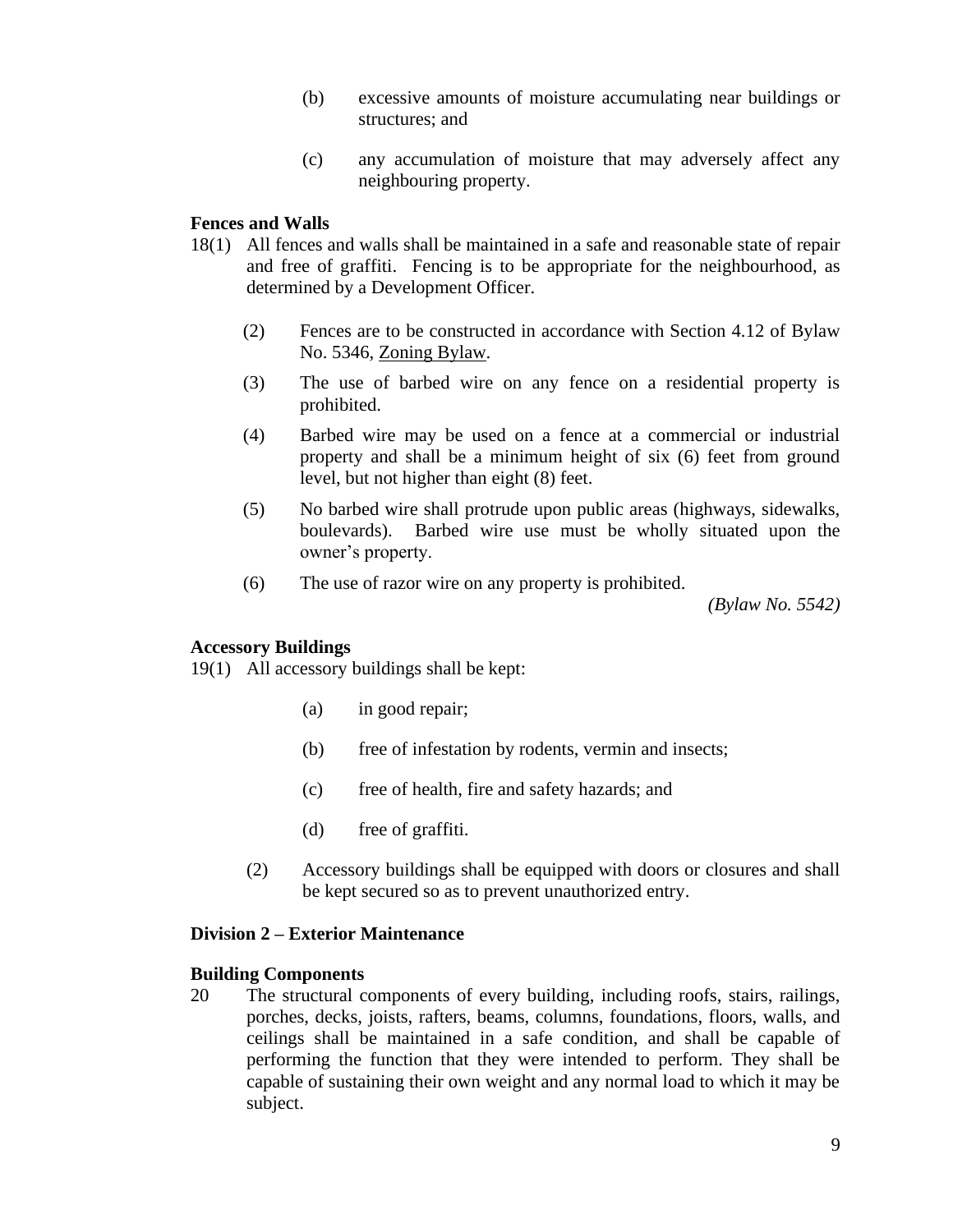# **Exterior Surfaces**

- 21(1) All exterior equipment on a building including fans, vents, and air conditioners shall be maintained in a rust-free condition, and operational state of repair.
	- (2) All signs, billboards, posters, and address signs attached to a building shall be maintained:
		- (a) so as not to cause any unsafe condition; and
		- (b) without visible deterioration of the sign and its supporting structure.
		- (3) All supporting structures or cables previously used to hold a sign that are no longer used for that purpose or are not properly secured shall be removed.

# **Exterior Walls**

- 22(1) All exterior surfaces must be made of materials which provide adequate protection from the weather.
	- (2) All exterior surfaces must be covered with an application of paint, stain, stucco, brick, stone facing or other similar protective surface to protect the walls from deterioration due to moisture penetration.
	- (3) All exterior walls must be free of holes, breaks, loose or rotting boards or timbers or any other conditions, which might admit rain, moisture or dampness to the interior walls or the interior spaces of the building.

# **Roofs, Eavestroughs and Downspouts**

- 23(1) All roof structures, including the fascia board, soffit, cornice and flashing shall be maintained in a watertight condition so as to prevent deterioration or leakage of water into the building.
	- (2) All loose materials, including dangerous accumulations of snow and ice, shall be removed from the roof of a building as soon as reasonably possible so as to prevent damage to the building or injury to persons in or near the building.
	- (3) Water running off a roof shall be carried away from any building that requires a permit under the building bylaw so as not to cause dampness in the walls, ceilings or floors in the building, but it shall not drain onto a public street so as to create a hazardous condition or onto any adjacent property so as to damage that property.
	- (4) All eavestroughing and downspouts shall be watertight and maintained in good repair.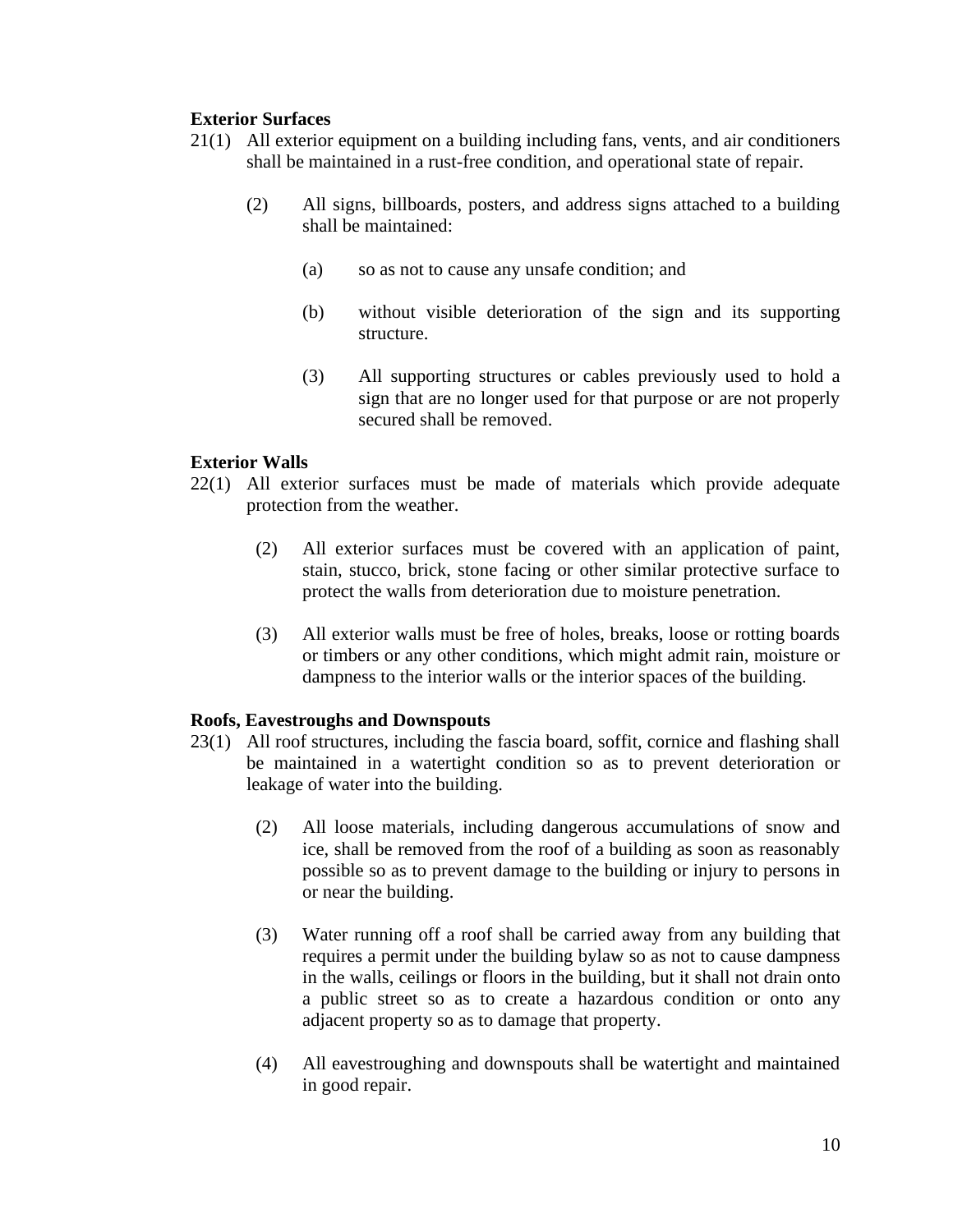(5) Where downspouts are not connected to a storm sewer directly, a 2 metre length extension is required, which discharges to either the front or rear yard and shall be maintained as to drain away from neighbouring properties at all times.

# **Chimneys**

- 24(1) All chimneys, flue pipes and smoke stacks shall be maintained in good repair so as to prevent gases, water or any other substance from leaking into the building.
	- (2) All chimneys, flue pipes and smoke stacks shall be free of any defects and all defective masonry or metal components repaired or replaced as needed.
	- (3) All chimneys, flue pipes and smoke stacks shall be kept clear of obstructions and shall be reasonably tight-fitting within its frame.

# **Exterior Doors, Storm Doors, Windows and Screens**

- 25(1) A door shall be provided at each entrance to a building and when closed it shall be reasonably tight-fitting within its frame.
	- (2) All exterior doors, windows, storm and screen windows, shutters and hatchways and their associated hardware and locks in a building shall be maintained in a weather-tight condition so as to perform their intended function, including:
		- (a) repairing, refitting or replacing of defective doors, storm doors and their associated hardware, windows and storm windows, frames, sashes, casing, shutters, hatchways or screens;
		- (b) rescreening or weather-stripping if required; and
		- (c) painting or the application of a similarly effective preservative.
	- (3) All windows and doors, which open to the exterior and which are used for natural ventilation or illumination, shall be screened so as to provide protection from the weather and insects with a wire mesh screen, metal grill or other durable material suitable to prevent the intrusion of rodents and other vermin.
	- (4) Openable windows within 2 metres of ground level shall have an acceptable locking mechanism.
	- (5) Exterior doors shall have an acceptable locking mechanism.
	- (6) Windows and glass doors, which separate heated space from unheated space or the exterior, shall be at least double glazed unless there is a separate storm door or window.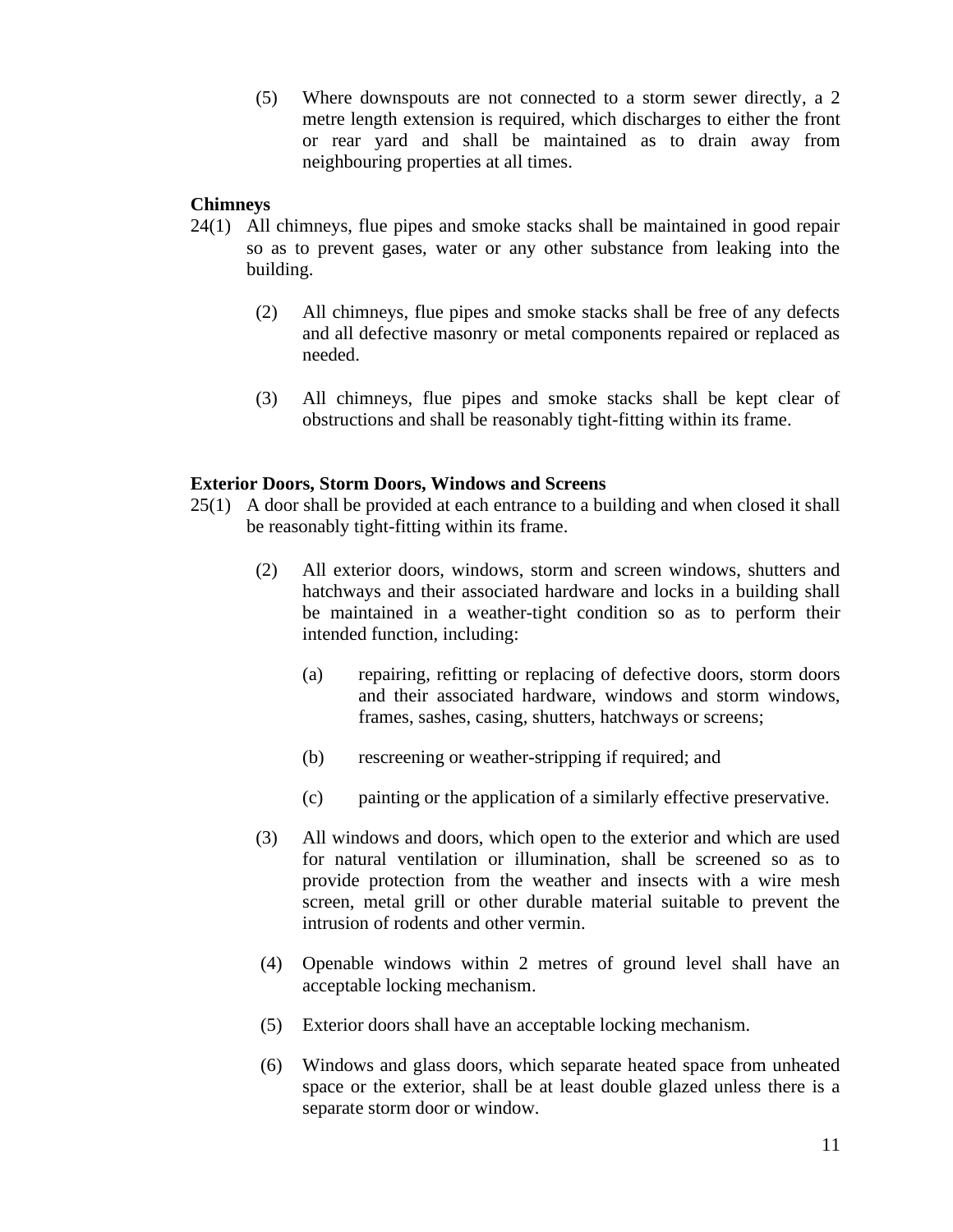# **Stairs, Porches, Decks and Railings**

26 All stairs, porches, decks and railings shall be installed as per the requirement of the latest adopted edition of the *National Building Code of Canada* and any amendments thereto and maintained in good repair so that no components are broken, loose, rotted or warped.

#### **Vermin and Rodents**

27 All buildings shall be maintained to prevent the entry of vermin, rodents and insects and shall be kept free of the infestation of vermin and rodents at all times so as not to constitute a health hazard.

#### **Division 3 – Interior Maintenance**

#### **Application**

28 This Division applies to all buildings in the City.

#### **Floors and Stairs**

- 29(1) Floors and stairs shall be free of loose, warped, protruding or rotting floorboards.
	- (2) Floor and stair coverings, including tiles, linoleum, hardwood and carpeting, shall be kept in a reasonable state of repair.

#### **Walls and Ceilings**

30(1) The surface of every wall and ceiling shall be maintained:

- (a) in good repair, free from holes, broken, torn, damaged, decayed or stained material; and
- (b) painted or finished in a suitable manner.
- (2) The surface of every wall and ceiling shall be maintained in a reasonably clean and sanitary condition. Surfaces shall be cleaned so as to avoid buildup of grease or other flammable material.

#### **Plumbing, Heating and Mechanical Standards**

#### **Water Supply**

- 31(1) Every building shall be provided with an adequate supply of potable running water.
	- (2) Every sink, washbasin, laundry, bathtub or shower in a building shall have an adequate supply of potable hot and cold running water relative to the occupancy of the building.
	- (3) Every toilet shall have an adequate supply of running water.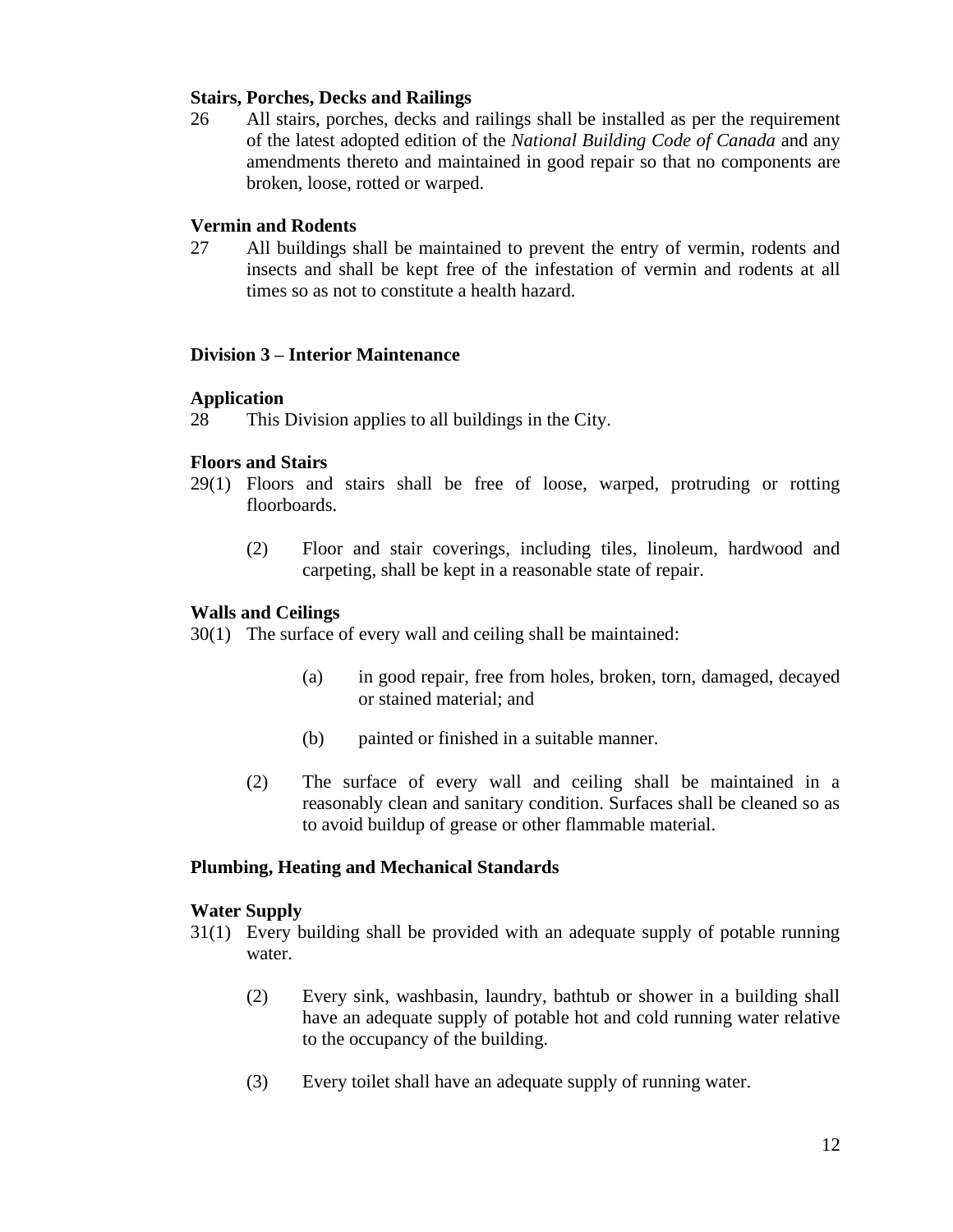# **Plumbing Facilities**

- 32(1) All plumbing in a building, including fixtures, drains, waterpipes and connecting lines to the water and sewer systems, shall be:
	- (a) protected from freezing;
	- (b) maintained in good working order;
	- (c) repaired and free from leaks or other defects; and
	- (d) installed and maintained so all drains effectively drain the fixture.
	- (2) All rooms with toilets shall be fully enclosed and fitted with a door capable of being locked from the inside in order to provide privacy for the occupant.
	- (3) Seats shall be provided for all toilets and the seats shall be kept in good repair.

# **Gas and Open Flame Type Appliances**

- 33(1) Gas stoves, water heaters and other gas appliances shall be equipped with suitable pipes or flues for the removal of the products of combustion.
	- (2) All gas appliances shall be:
		- (a) of an approved type;
		- (b) installed as per the manufacturer's specifications; and
		- (c) kept in a proper state of repair.

# **Solid Fuel Burning Appliances**

- 34(1) Fireplaces and similar installations used or intended to be used for burning fuels in open fires, shall be connected to approved chimneys, smoke pipes, flues or gas vents.
	- (2) Solid fuel burning appliances, including but not limited to fireplaces, wood stoves and similar installations shall be kept clear of obstruction and cleaned so as to prevent the heating of adjacent combustible material and structural members to unsafe temperatures and should be effectively vented to outside air.
	- (3) All chimneys, smoke pipes, flues or gas vents shall be free of leaks and be maintained in a proper state of repair.

# **Ventilation**

35 (1) Every basement, crawl space and similar space shall be adequately ventilated to the outside.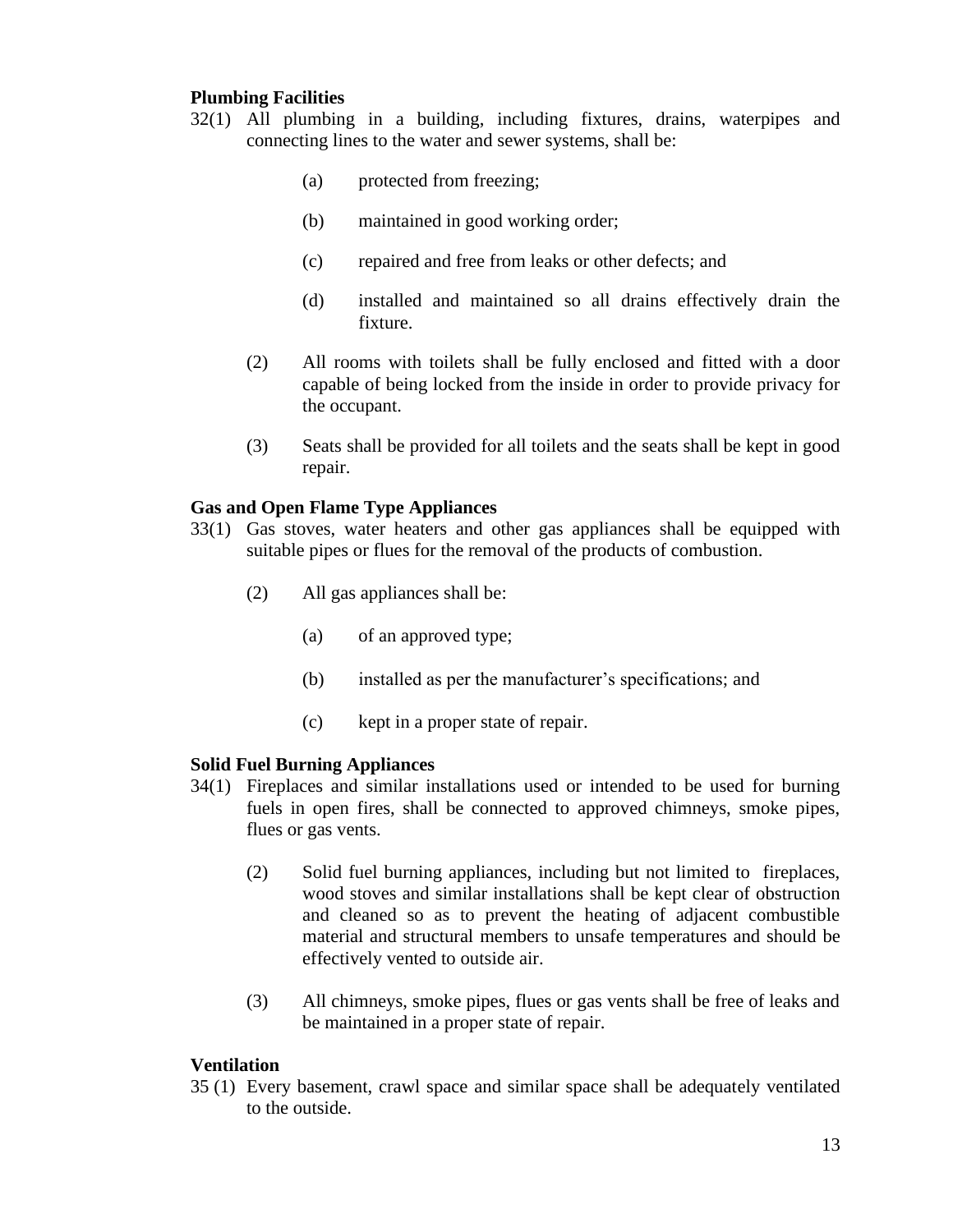- (2) Every opening for natural ventilation other than windows shall be constructed to provide protection from the weather, vermin, rodents and insects.
- (3) Screening shall be of rust-proof material.

# **Electrical Services**

- 36(1) All buildings shall be supplied with electrical service that is adequate to safely meet the electrical needs of the building.
	- (2) Extension cords, if used, shall be of an approved type and shall not exceed the circuit capacity.
	- (3) Extension cords shall not be used in lieu of permanent wiring for electrical outlets, lighting fixtures and switches.

# **Light**

37 Adequate artificial light shall be available and the fixtures supplying the light shall be maintained at all times in all rooms and in every stairway, corridor, hall, elevator, storage room, service room and basement of a building.

# **Egress**

- 38 (1) Every building shall have a means of egress so as to provide a safe, continuous and unobstructed exit from the interior of the building to the exterior at street or grade level.
	- (2) Every means of egress shall be maintained in good repair and free of obstructions which constitute a fire hazard.

# **Structural Standards**

- 39 (1) Every foundation wall forming part of a building shall be maintained in good repair and be structurally sound so as to prevent undue settlement of the building.
	- (2) Every part of a building shall be maintained in a structurally sound condition so as to be capable of sustaining safely its own weight and any normal load to which it may be subjected.
	- (3) Materials which have been damaged or show evidence of rot or other deterioration shall be repaired or replaced.

# **Division 4 – Additional Standards for Dwelling Units**

# **Application**

40(1) This Division applies to all dwelling units in the City.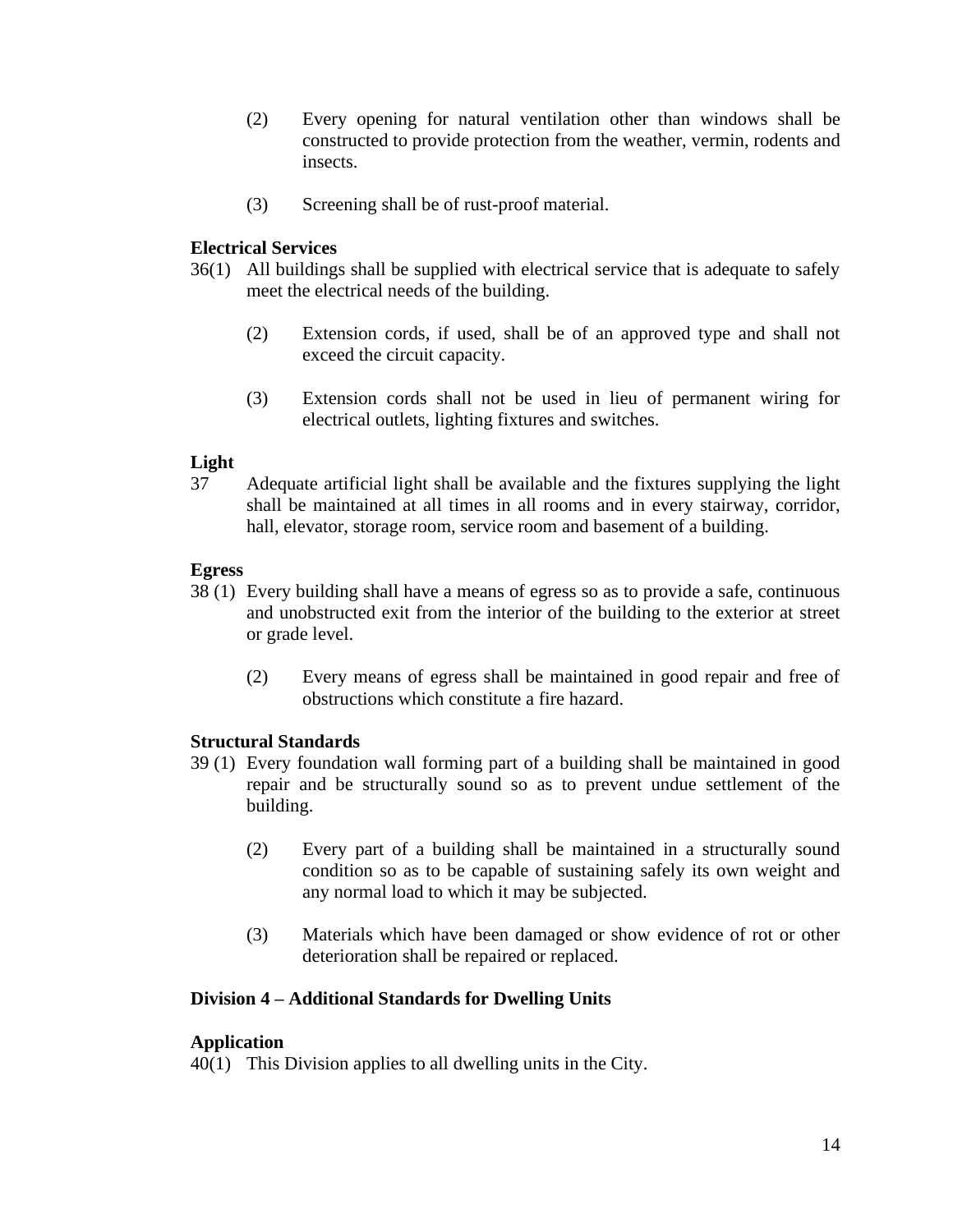(2) The requirements of this Division are in addition to the requirements of Divisions 2 and 3.

# **Habitable Environment**

41 Every dwelling unit shall provide a safe and sanitary environment for the occupants in accordance with the requirements of this Division.

# **Heating**

- 42(1) Every dwelling unit shall be equipped with adequate heating facilities properly installed and maintained in a safe and good working condition.
	- (2) Portable room heaters shall not be used as a primary source of heat.
	- (3) Fuel-burning equipment shall be vented by means of rigid connections to a chimney or flue which provides a sufficient outlet for the escape of all noxious gases.
	- (4) Service rooms shall not be used for sleeping.

# **Sanitary Facilities**

- 43(1) Every dwelling unit shall be provided with a functioning toilet, wash basin, bathtub or shower and kitchen sink.
	- (2) In every dwelling unit used as a boarding apartment or boarding house where sanitary facilities are shared:
		- (a) all occupants shall have convenient access to a bathroom, wash basin and bathtub or shower;
		- (b) all required facilities shall be located within the building so as to be accessible from a common hall or passageway without going outside of the building or through another occupant's quarters;
		- (c) all required facilities shall not be located more than one floor away from the dwelling unit; and
		- (d) the number of occupants sharing the use of the bathroom, wash basin and bathtub or shower shall not exceed 8 persons.
	- (3) Bathtubs, showers or toilets shall not be located in any habitable room.
	- (4) The wash basin shall be in the same room as the toilet or in an accessible adjoining room.
	- (5) All bathrooms shall have mechanical or natural ventilation.
	- (6) Sewage shall be properly discharged into the sewage system.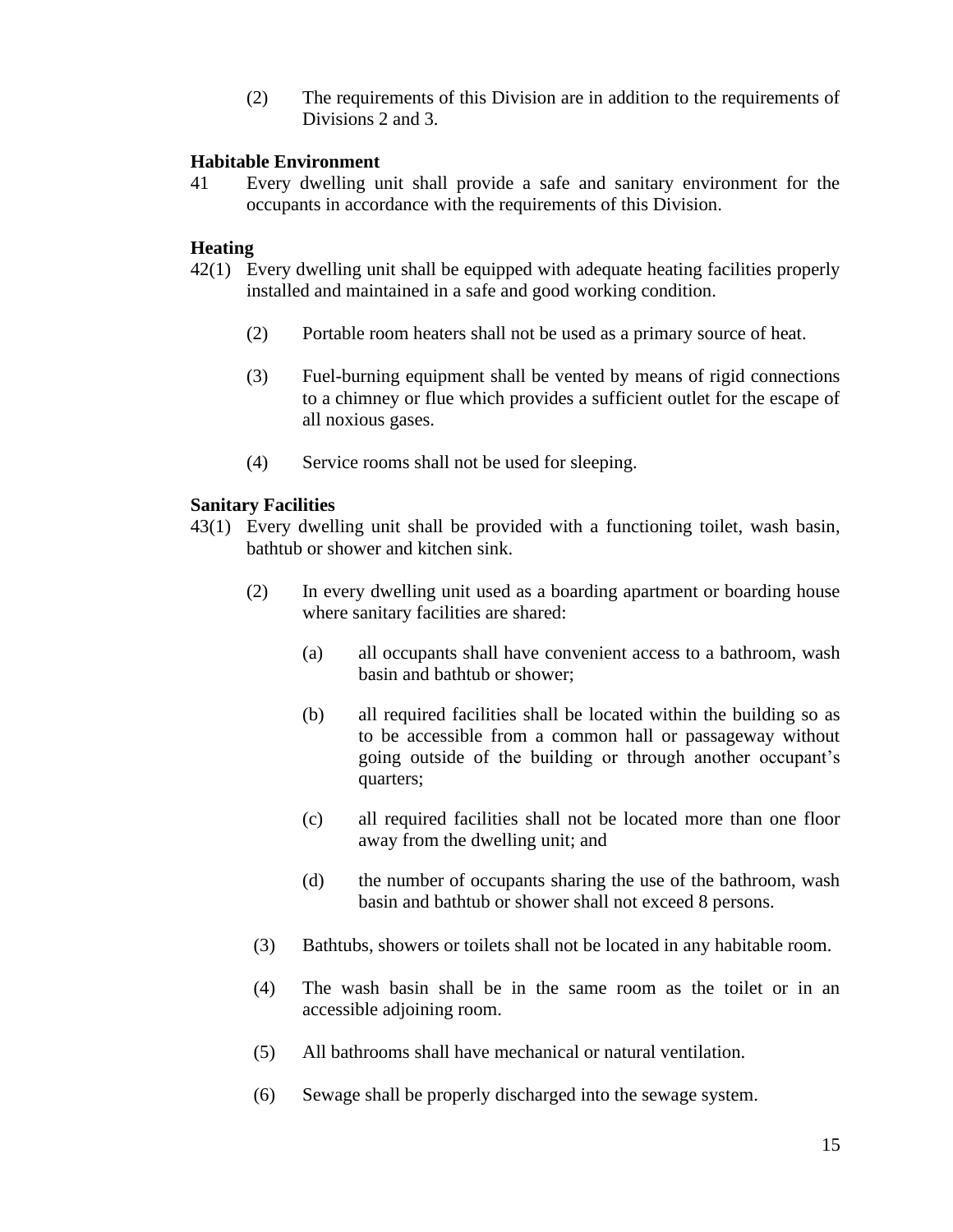# **Ventilation**

- 44(1) Every habitable room shall have at least one window, which can be easily opened without tools or special knowledge, and remain open on its own.
	- (2) All enclosed spaces within a dwelling unit shall:
		- (a) be adequately ventilated;
		- (b) have access of sufficient size to permit entry; and
		- (c) be fitted with a door or panel to enclose the opening except when the access opening is from the adjacent basement and provides ventilation to the crawl space.

# **Electrical Facilities**

- 45 (1) Every habitable room, other than a kitchen, shall have at least one approved electrical outlet.
	- (2) Every kitchen shall have at least two approved electrical outlets.
	- (3) At least one lighting outlet with fixture shall be provided in every kitchen, utility room, laundry room, dining room, bathroom, hallway, stairway, storage room and service room. The fixture shall be permanently installed and shall be maintained in good working order.

# **Kitchen Facilities**

46 Unless otherwise approved, every dwelling unit shall be equipped with safe and adequate cooking facilities for the occupants.

# **Egress**

47 Every doorway providing egress from a dwelling unit to an exit or a means of exit shall be equipped with a door and frame having a fire resistance rating of not less than 20 minutes. The door shall be equipped with a latch and closer.

# **Fire Safety Standards**

- 48(1) If more than one dwelling unit is located above the first floor, every dwelling unit located on each floor above the first shall have access to a second means of egress which shall not pass through a room in another dwelling unit.
	- (2) Every dwelling unit shall meet the requirements of the City of Moose Jaw's Fire Prevention Bylaw, No. 5070.

# **Division 5 – Basement and Attic Occupancies**

# **Application**

49(1) This Division applies to dwelling units in basements and attics.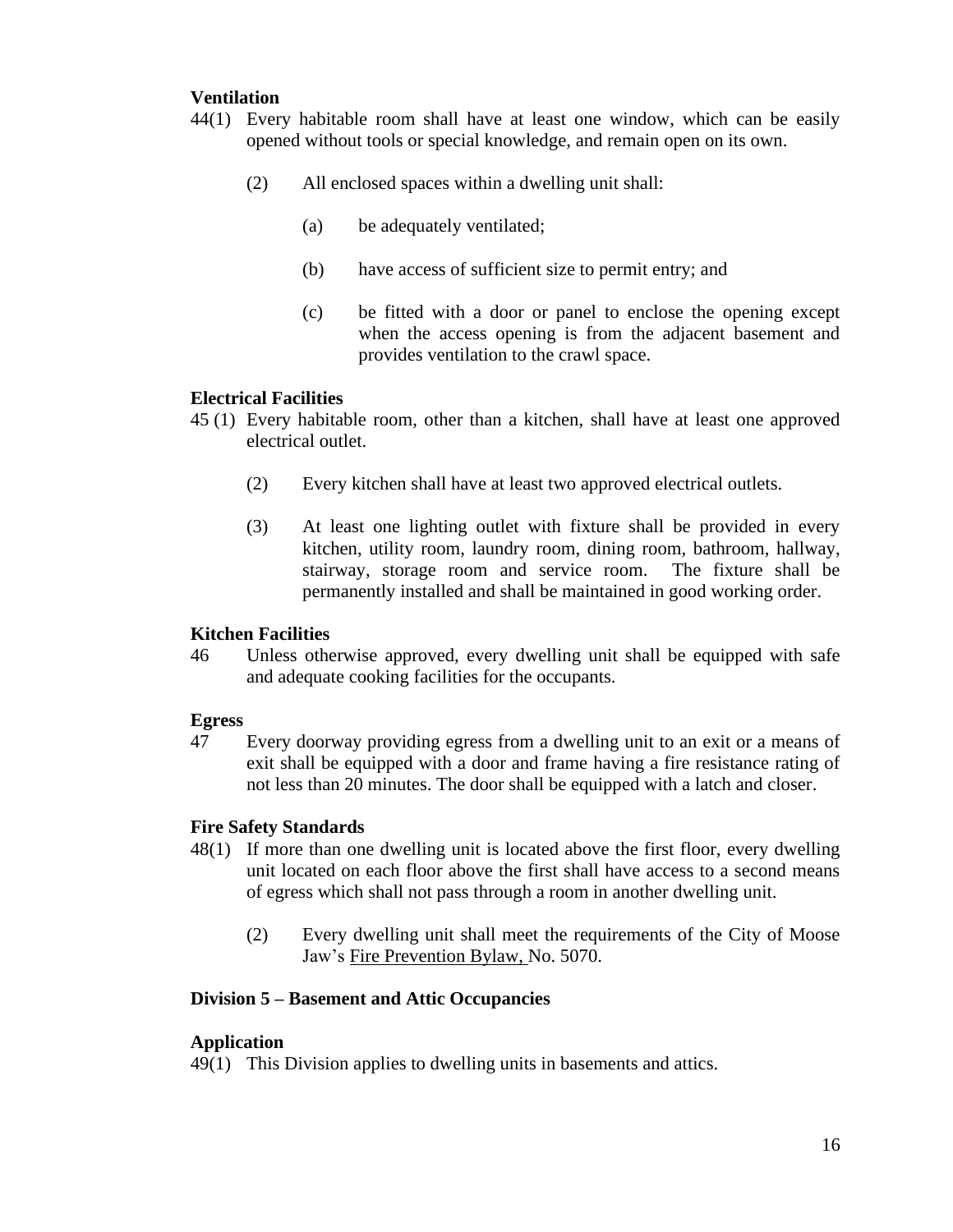(2) The requirements of this Division are in addition to the requirements of Divisions 2, 3, and 4 of this Part.

# **Special Requirements for Basement and Attic Occupancies**

- 50 (1) Notwithstanding the other requirements of this Part, a basement and attic space shall not be used as a dwelling unit or habitable room unless such space meets the requirements of the Building Bylaw, together with the following additional requirements:
	- (a) access to every dwelling unit or habitable room shall be gained without passage through a service room;
	- (b) every dwelling unit shall be separated from another dwelling unit (walls and ceilings) by a fire separation having a fireresistance rating of not less than 1 hour;
	- (c) every service room shall be separated from all adjacent areas by a fire separation having a fire-resistance rating of not less than 1 hour (walls only). Every service room shall have a solid core door complete with a latch and closer;
	- (d) an interior stairway, used for the purpose of exiting a dwelling unit, shall be separated from the remainder of the building by a fire separation having a fire-resistance rating of not less than 1 hour;
	- (e) the rise, run, tread depth, width and head room of stairs forming part of an interior stairway used for the purpose of exiting a dwelling unit shall be of a reasonable size for its purpose and the stairs shall have a handrail installed on at least one side;
	- (f) every dwelling unit shall have at least two outside windows openable from the inside without the use of tools or special knowledge. Every bedroom in a dwelling unit shall have at least one unobstructed openable window; and
	- (g) a separate source for fresh combustion air shall be provided in every service room.
	- (2) No person shall rent a dwelling unit to an occupant that does not comply with the requirements of this section.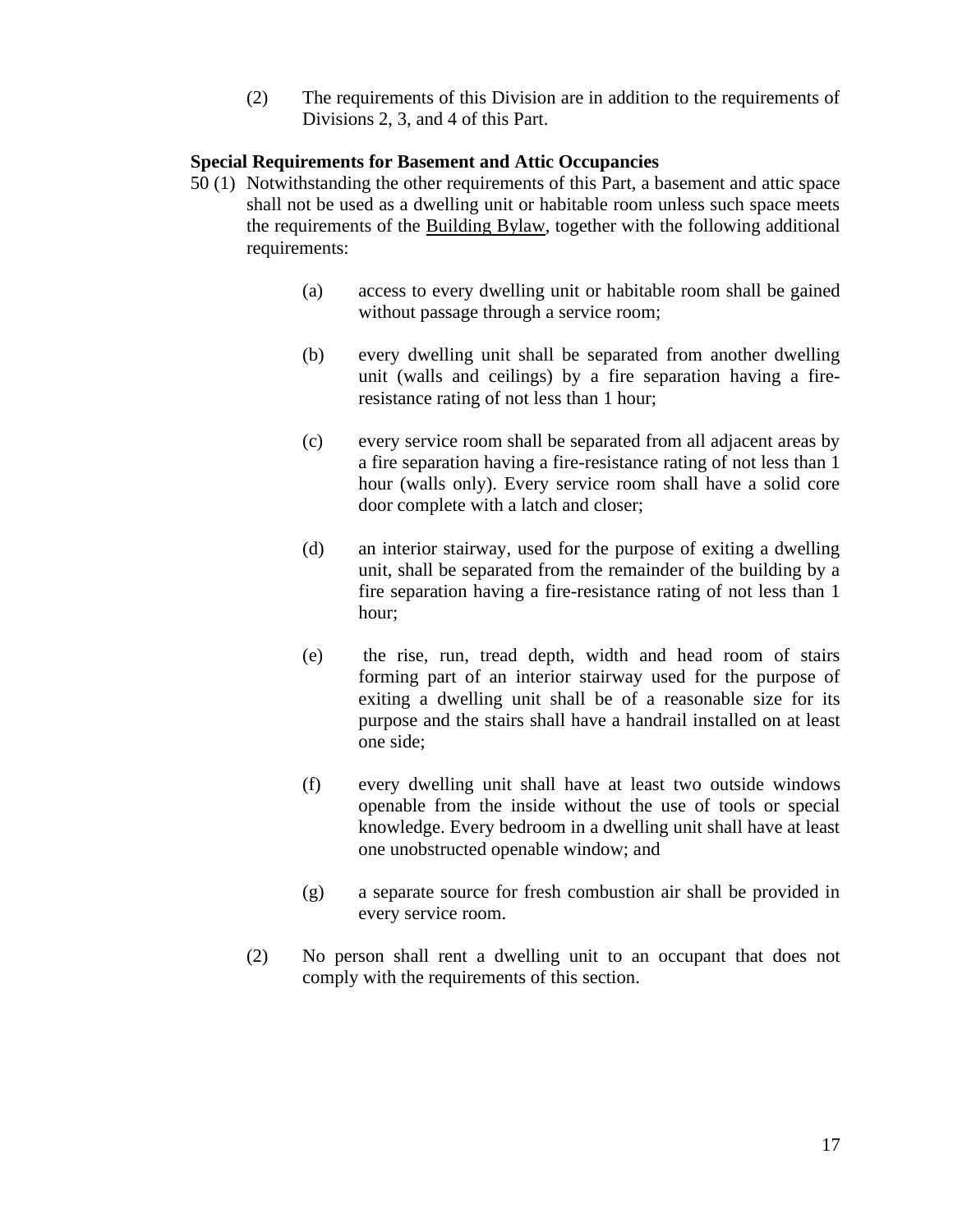# **PART IV - ENFORCEMENT, PENALTIES AND OFFENCES**

# **Bylaw Enforcement Officers**

- 51(1) The following persons are hereby appointed as Inspectors for the purpose of administering and enforcing the provisions of this Bylaw and are deemed to be designated officers pursuant to Section 324 of the Act for the purposes of inspecting property and places:
	- (a) a peace officer within the meaning of the *Criminal Code of Canada*, R.S.C. 1985, c.C-46;
	- (b) a person employed or retained by the City and appointed as a "Fire Prevention Officer" for the City;
	- (c) a person employed or retained by the City and appointed as a "Building Official" for the City; and
	- (d) a person employed or retained by the City and appointed as a "Bylaw Enforcement Officer" for the City.
	- (2) The persons appointed pursuant to subsection (1) may represent the City before the Committee, a justice of the peace or provincial court judge in the prosecution of anyone who is charged with a contravention of any bylaw of the City.
	- (3) Inspectors are entitled, while performing the duties of their office, to all the protection to which peace officers are entitled pursuant to the *Criminal Code of Canada*.

# **Inspections**

- 52(1) An Inspector is hereby authorized to enter property and to inspect any premises in the City to determine if the provision and requirements of this Bylaw are being complied with or contravened, as the case may be.
	- (2) Inspectors appointed pursuant to the authority of this Bylaw, during the term of their appointment, are designated for the purpose of conducting inspections within the meaning of Section 324 of the Act and all inspections conducted pursuant to the authority of this Bylaw shall be carried out in accordance with the provisions of this Bylaw and the Act.
	- (3) Subject to subsection (4) and (5), for purposes of inspection, an Inspector may enter and inspect any property during daylight hours or any business premises during normal business hours, with or without the consent of the owner or occupant of that property or premises.
	- (4) In the event the owner or occupant of a property or premises that is the subject matter of an inspection asks or directs an Inspector to leave, the Inspector and any person assisting that officer shall promptly and directly exit that property or premises, as the case may be.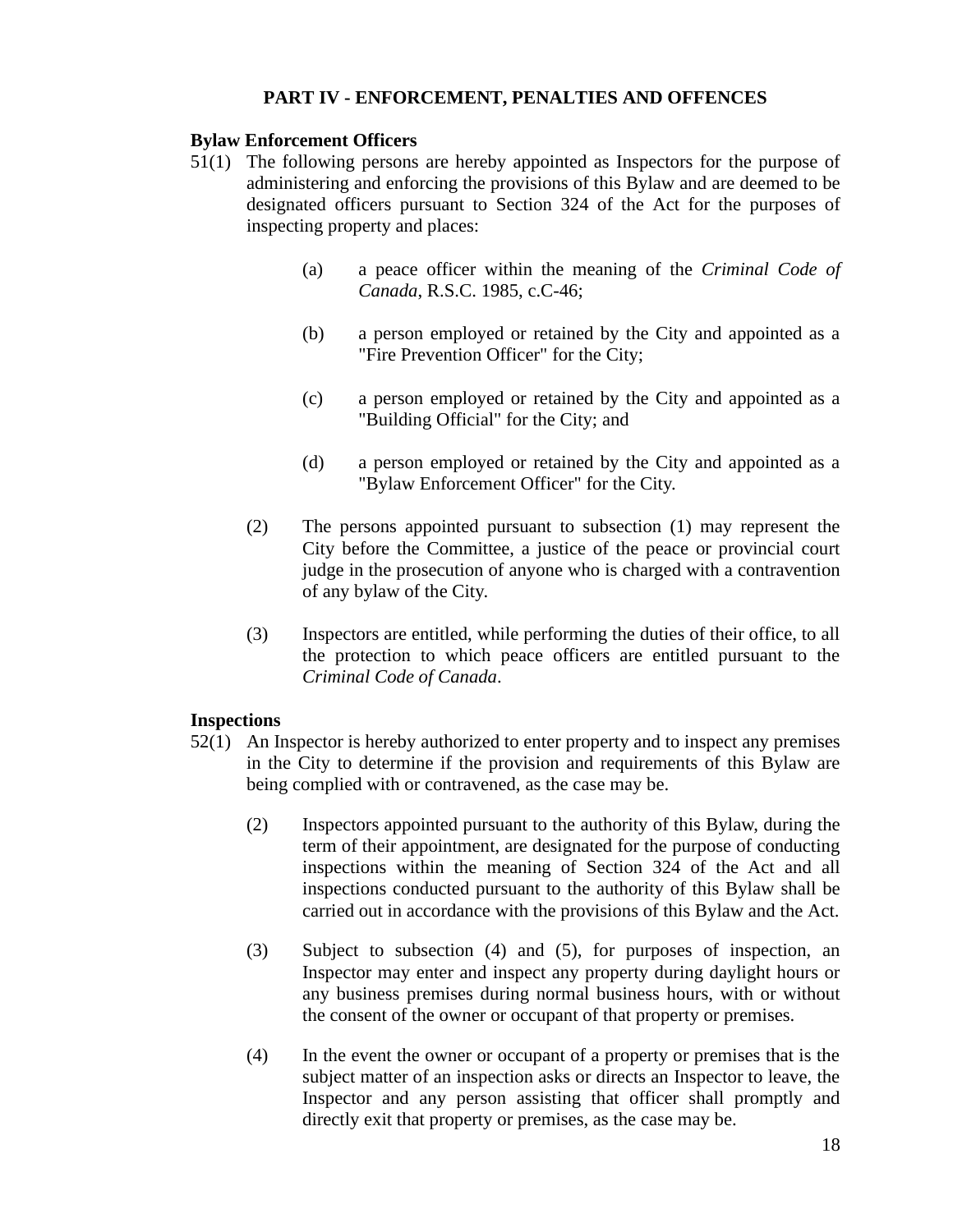- (5) No Inspector shall enter a dwelling house or any other building or structure located on residential property without the consent of the owner or occupant of that property or Order of the Court.
- (6) In the event an Inspector is refused access or entry to any property or premises pursuant to subsections (4) or (5), that Inspector may apply to a justice of the peace or a provincial court judge for a warrant pursuant to Section 325 of the Act.
- (7) No person shall obstruct an Inspector who is authorized to conduct an inspection under this Section, or a person who is assisting an Inspector.

# **Order to Remedy Contraventions**

- 53(1) If an Inspector finds that a person is contravening any provision of this Bylaw, the Inspector may, by written Order, require that person to remedy the contravention.
	- (2) Orders given under this Bylaw shall comply with the requirements of Section 328 of the Act and shall be served in accordance with Section 347 of the Act.
	- (3) Prior to performing any work to comply with an Order, the owner or occupant of the property must apply for, and obtain, all permits and approvals required by law for the work.
	- (4) Any person who removes, defaces or destroys an Order posted pursuant to Section 347(1)(d) of *The Cities Act* is guilty of an offence and is liable upon summary conviction to a fine of not less than \$150.00.

# **Appeal of Order to Remedy**

- 54(1) A person may appeal an Order made pursuant to Section 53 in accordance with the procedures set forth in Section 329 of the Act.
	- (2) The Committee is hereby designated as the local appeal board within the meaning of Section 329 of the Act for the purpose of hearing appeals from Orders made pursuant to Section 53 and, for such purposes, the Committee shall have the authority set forth in Section 329 of the Act.

# **Registration of Order to Remedy**

55 If an Order is issued pursuant to Section 53, the City may, in accordance with Section 328 of the Act, give notice of the existence of the Order by registering an interest against the title to the property that is the subject of that Order.

# **City Remedying Contraventions**

56 The City may, in accordance with Section 330 of the Act, take whatever actions or measures are necessary to remedy a contravention of this Bylaw or prevent a re-occurrence of the contravention.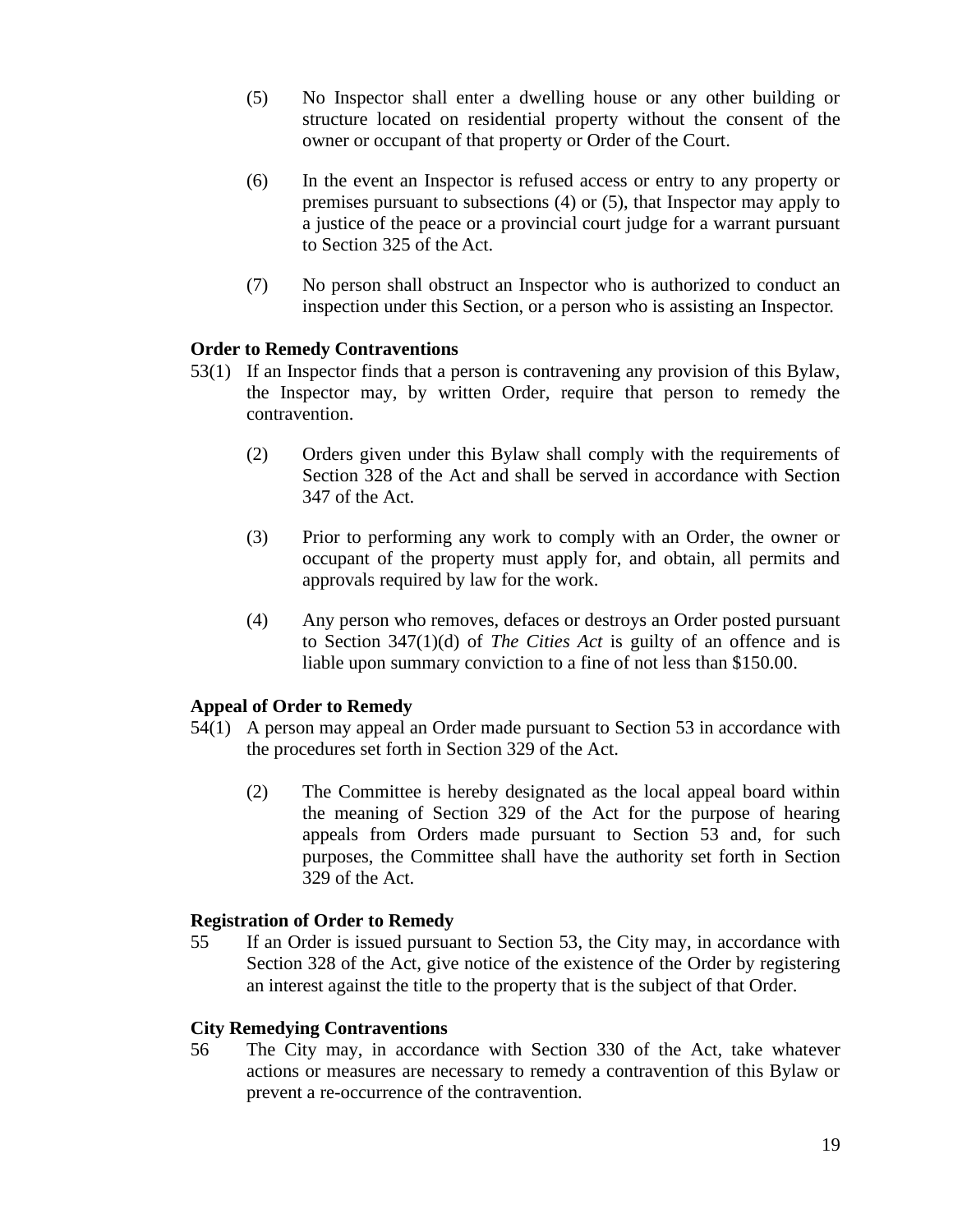# **Civil Action to Recover Costs**

- 57(1) The expenses and costs of an action or measure taken by or on behalf of the City pursuant to Section 56 are an amount owing to the City by the person who contravened the Bylaw.
	- (2) The City may, in accordance with Section 332 of the Act, collect any unpaid expenses and costs incurred in remedying a contravention of this Bylaw by civil action for debt in a court of competent jurisdiction.

# **Adding Amounts to Tax Roll**

58 The City may, in accordance with Section 333 of the Act, add any unpaid expenses and costs incurred by the City in remedying a contravention of this Bylaw to the tax roll of the property to which the work was done.

#### **Emergencies**

59 In the event that it becomes an emergency to remedy a contravention of this Bylaw, the City may take whatever actions or measures are necessary to eliminate the emergency in accordance with the provisions of Section 331 of the Act.

#### **False Statements Prohibited**

60 No person shall knowingly make a false or misleading statement to an Inspector or produce a false document or thing to a person who is acting pursuant to the authority of this Bylaw.

# **Offences, general**

61(1) No person shall:

- (a) fail to comply with an Order made pursuant to this Bylaw;
- (b) permit the same circumstances that precipitated an Order made pursuant to this Bylaw to recur;
- (b) fail to comply with any provision of this Bylaw.
- (2) Every person who contravenes any provision of subsection (1) is guilty of an offence and liable on summary conviction:
	- (a) in the case of an individual, to a fine of not more than  $$10,000$ ;
	- (b) in the case of a corporation, to a fine of not more than \$25,000; and
	- (c) in the case of a continuing offence, to a maximum daily fine of not more than \$2,500 per day.
- (3) If an individual is convicted of an offence pursuant to this Section, and if the individual fails to pay the fine with respect to the conviction